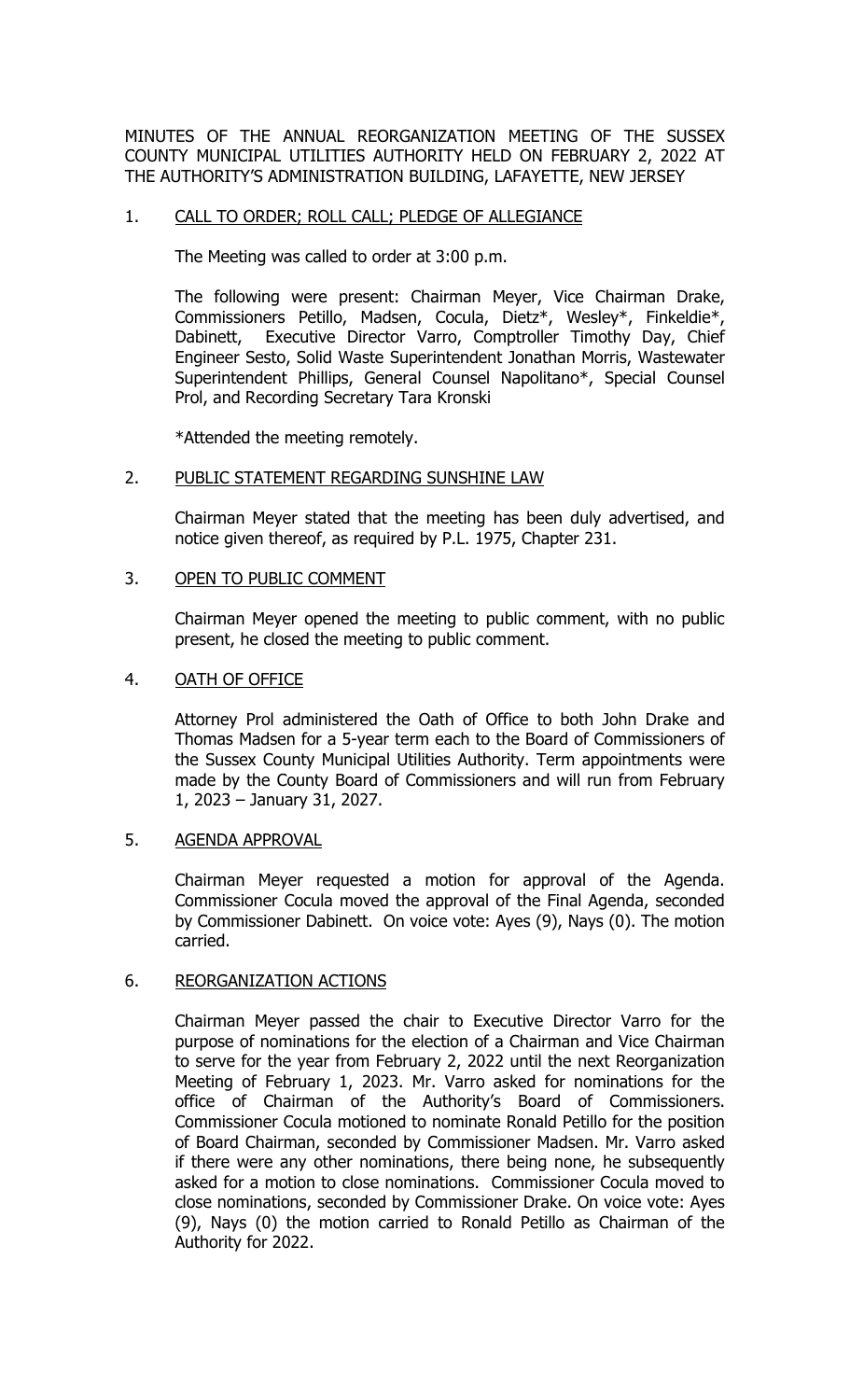| Elect Ronald Petillo as SCMUA Board Chairman for 2022 |     |     |     |     |         |        |  |
|-------------------------------------------------------|-----|-----|-----|-----|---------|--------|--|
| Commissioner                                          | 1st | 2nd | Yea | Nay | Abstain | Absent |  |
| RONALD PETILLO                                        |     |     |     |     | x       |        |  |
| <b>THOMAS MADSEN</b>                                  |     | x   | x   |     |         |        |  |
| ANDREA COCULA                                         | x   |     | x   |     |         |        |  |
| <b>WAYNE DIETZ</b>                                    |     |     | x   |     |         |        |  |
| <b>JOHN DRAKE</b>                                     |     |     | x   |     |         |        |  |
| <b>KARL MEYER</b>                                     |     |     | x   |     |         |        |  |
| <b>JOHN WESLEY</b>                                    |     |     | x   |     |         |        |  |
| <b>JOHN FINKELDIE</b>                                 |     |     | x   |     |         |        |  |
| ROBERT DABINETT                                       |     |     | x   |     |         |        |  |

The motion passed.

Mr. Varro asked for nominations for Vice Chairman of the Authority's Board of Commissioners for 2022. Commissioner Dietz nominated John Drake for the office of Vice Chairman of the Board, seconded by Commissioner Madsen. Mr. Varro asked if there were any other nominations, there being none, he requested a motion to close nominations, Commissioner Cocula moved to close, Commissioner Dabinett seconded. On voice vote: Ayes (9), Nays (0) the motion carried to close nominations. Mr. Varro requested a roll call to elect John Drake as Vice Chairman of the Authority's Board of Commissioners for 2022.

| Elect John Drake as SCMUA Board Vice Chairman for 2022 |     |                 |     |     |         |        |  |
|--------------------------------------------------------|-----|-----------------|-----|-----|---------|--------|--|
| Commissioner                                           | 1st | 2 <sub>nd</sub> | Yea | Nay | Abstain | Absent |  |
| RONALD PETILLO                                         |     |                 | x   |     |         |        |  |
| <b>THOMAS MADSEN</b>                                   |     | x               | x   |     |         |        |  |
| ANDREA COCULA                                          |     |                 | x   |     |         |        |  |
| <b>WAYNE DIETZ</b>                                     | x   |                 | x   |     |         |        |  |
| <b>JOHN DRAKE</b>                                      |     |                 |     |     | x       |        |  |
| <b>KARL MEYER</b>                                      |     |                 | x   |     |         |        |  |
| <b>JOHN WESLEY</b>                                     |     |                 | x   |     |         |        |  |
| <b>JOHN FINKELDIE</b>                                  |     |                 | x   |     |         |        |  |
| ROBERT DABINETT                                        |     |                 | x   |     |         |        |  |

The motion passed.

Executive Director Varro began presentations of the Reorganization Resolutions for various appointments and procedures for 2022. Mr. Varro presented a resolution to appoint Andrea Cocula as Secretary to the Board for the period February 2, 2022 To February 1, 2023. Commissioner Madsen moved the resolution, seconded by Commissioner Dabinett. On roll call vote: Ayes (9) Commissioners Petillo, Madsen, Dietz, Meyer, Drake, Wesley, Finkeldie, Dabinett; Nays (0); Abstain (1) Commissioner Cocula. The resolution passed.

## #22-023 RESOLUTION RE: APPOINTMENT OF ANDREA COCULA AS AUTHORITY SECRETARY FEBRUARY 2, 2022 to FEBRUARY 1, 2023

Mr. Varro presented a resolution for adoption of establishing dates and times for the 2022 Authority Meetings. This resolution provides meeting dates to be held on the 1<sup>st</sup> and 3<sup>rd</sup> Wednesdays of each month to begin at 3:00 p.m from February 16, 2022 To February 1, 2023. Commissioner Cocula moved the resolution establishing dates and times of the Regular Authority Meetings, seconded by Commissioner Meyer. On roll call vote: Ayes (9) Commissioners Petillo, Madsen, Cocula, Dietz, Meyer, Drake, Wesley, Finkeldie, Dabinett; Nays (0); Abstain (0). The resolution passed.

#22-024 RESOLUTION RE: DATES AND TIME OF REGULAR AUTHORITY MEETINGS – FEBRUARY 2, 2022 TO FEBRUARY 1, 2023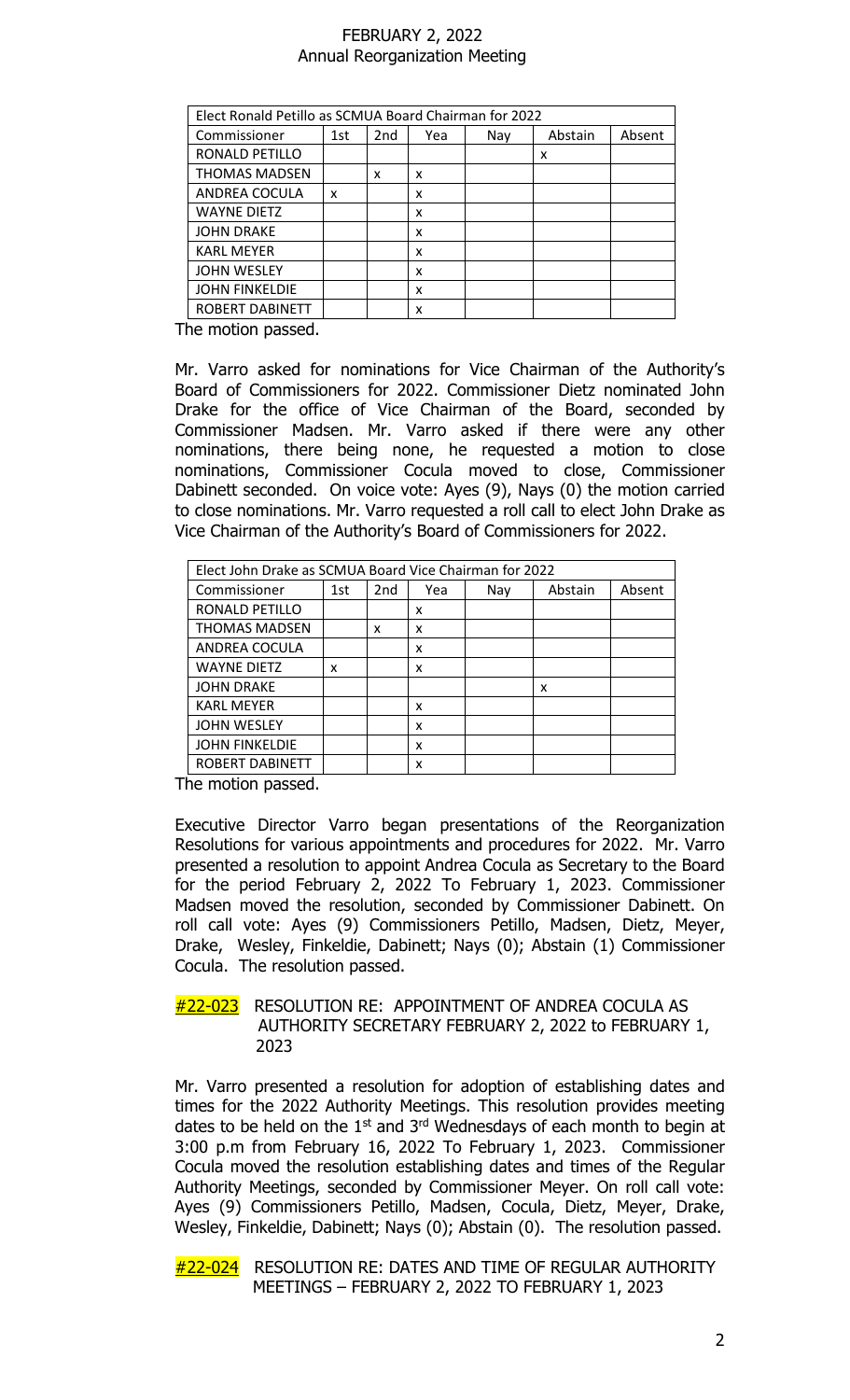Mr. Varro introduced a resolution to appoint Timothy Day and Valerie Olm as Authority Treasurer and Asst. Treasurer, respectively, for February 2, 2022 to February 1, 2023. Commissioner Drake moved the resolution, seconded by Commissioner Madsen. On roll call vote: Ayes (9) Commissioners Petillo, Madsen, Cocula, Dietz, Meyer, Drake, Wesley, Finkeldie, Dabinett; Nays (0); Abstain (0). The resolution passed.

#### #22-025 RESOLUTION RE: APPOINTMENT OF AUTHORITY TREASURER AND ASSISTANT TREASURER – FEBRUARY 2, 2022 TO FEBRUARY 1, 2023

Mr. Varro referred to the meeting agenda and reviewed appointments for resolutions f. thru k. under Reorganization Actions. These resolutions resolutions f. thru k. under Reorganization Actions. were prepared for 2022 Annual Reorganization appointments for Professional Services and were considered after RFPs were received and reviewed according the Fair and Open Process in accordance with N.J.S.A. 19:44A-20.4, et seq. The j. resolution was pulled to discuss further in Executive Session. Commissioner Drake moved Reorganization Actions f. through k., not including j. resolution as referenced on the Meeting Agenda, Commissioner Dabinett seconded. Mr. Varro read the individual resolution titles and appointed firm. On roll call vote: Ayes (9) Commissioners Petillo, Madsen, Cocula, Dietz, Drake, Meyer, Wesley, Finkeldie, Dabinett; Nays (0); Abstain(0); Absent (0). The following resolutions passed.

- #22-026 RESOLUTION RE: APPOINTMENT OF THE FIRM OF CLEARY GIACOBBE ALFIERI & JACOBS, LLC AS AUTHORITY GENERAL LEGAL COUNSEL - FEBRUARY 2, 2022 TO FEBRUARY 1, 2023
- #22-027 RESOLUTION RE: APPOINTMENT OF THOMAS H. PROL, ESQ. OF SILLS CUMMIS & GROSS, PC AS AUTHORITY SPECIAL COUNSEL ON ENVIRONMENTAL MATTERS – FEBRUARY 2, 2022 TO FEBRUARY 1, 2023
- #22-028 RESOLUTION RE: APPOINTMENT OF JOHN HALL OF HALL AND ASSOCIATES AS SPECIAL COUNSEL FOR MATTERS RELATED TO SOLID WASTE FACILITIES AND WASTEWATER<br>FACILITIES NJPDES PERMITS AND WATERSHED **WATERSHED** MANAGEMENT PROGRAM – FEBRUARY 2, 2022 TO FEBRUARY 1, 2023
- #22-029 RESOLUTION RE: APPOINTMENT OF JOHN CANTALUPO OF ARCHER & GREINER, P.C. AS AUTHORITY BOND COUNSEL – FEBRUARY 2, 2022 TO FEBRUARY 1, 2023

These resolutions were prepared for 2022 Annual Reorganization appointments for Professional Services for Continuing Agent Services and Engineering Services and were considered after RFPs were received and reviewed according the Fair and Open Process in accordance with N.J.S.A. 19:44A-20.4, et seq. Commissioner Cocula moved Reorganization Actions l. through q. resolutions as referenced on the Meeting Agenda, Commissioner Madsen seconded. Mr. Varro read the individual resolution titles and appointed firm. On roll call vote: Ayes (9) Commissioners Petillo, Madsen, Cocula, Dietz, Drake, Meyer, Finkeldie, Dabinett; Nays (0); Abstain (1) Wesley; Absent (0). The following resolutions passed.

<u>#22-030</u> RESOLUTION RE: APPOINTMENT FOR CONTINUING<br>DISCLOSURE AGENT SERVICES/FINANCIAL ADVISOR AGENT SERVICES/FINANCIAL ADVISOR SERVICES TO PHOENIX FINANCIAL ADVISORS, LLC - FEBRUARY 2, 2022 TO FEBRUARY 1, 2023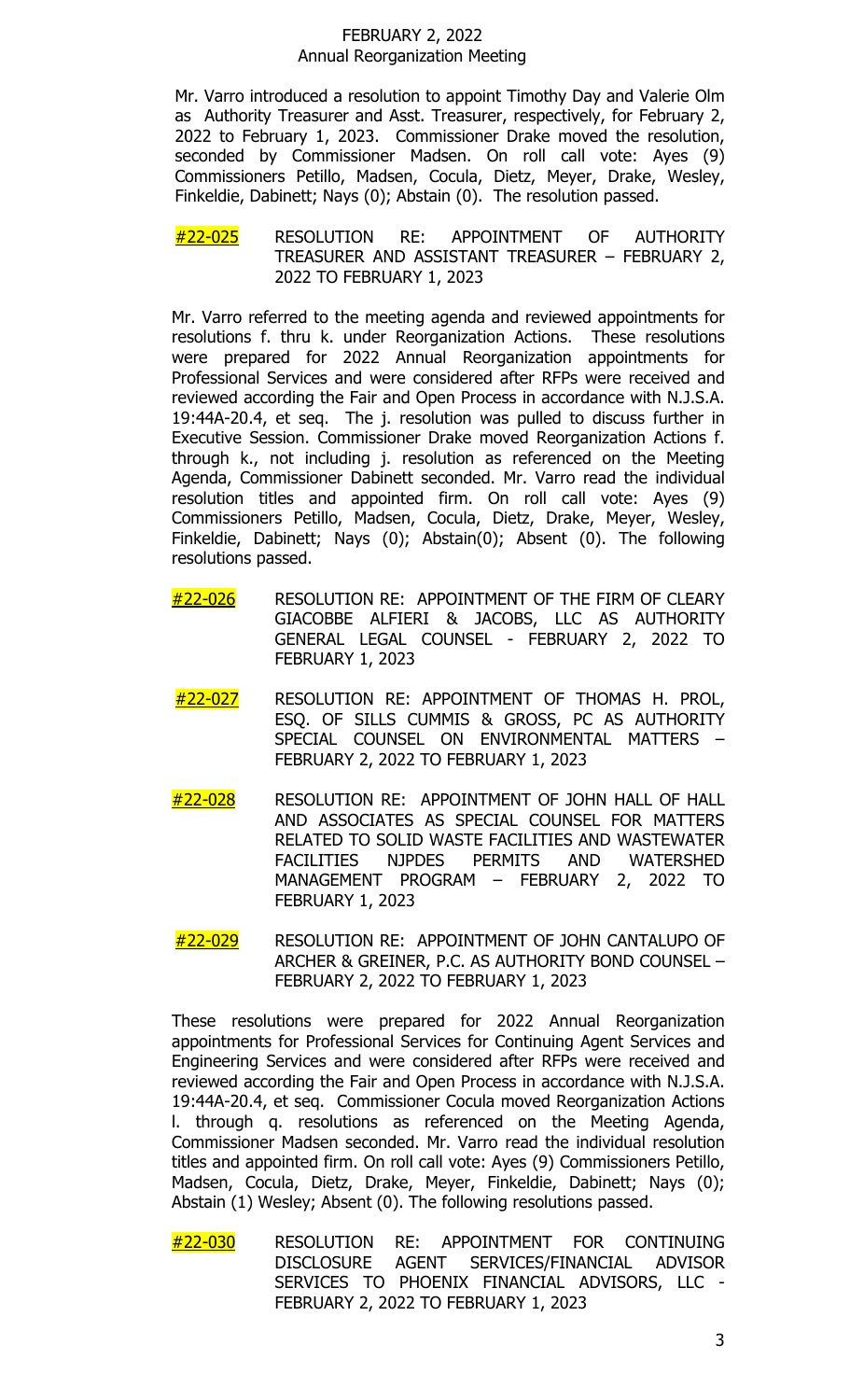- #22-031 RESOLUTION RE: APPOINTMENT OF ARM GROUP, INC. AS AUTHORITY'S SOLID WASTE CONSULTING ENGINEERS FOR SOLID WASTE FACILITIES – FEBRUARY 2, 2022 TO FEBRUARY 28, 2023
- #22-032 RESOLUTION RE: APPOINTMENT OF SCS FIELD SERVICES AS AUTHORITY'S SOLID WASTE CONSULTING ENGINEERS FOR SOLID WASTE FACILITIES – FEBRUARY 2, 2022 TO FEBRUARY 28, 2023
- #22-033 RESOLUTION RE: APPOINTMENT OF TETRATECH AS AUTHORITY'S CONSULTING ENGINEERS FOR SOLID WASTE FACILITIES – FEBRUARY 2, 2022 TO FEBRUARY 28, 2023
- #22-034 RESOLUTION RE: APPOINTMENT OF MOTT MACDONALD AS AUTHORITY'S WASTEWATER CONSULTING ENGINEERS FOR WASTEWATER FACILITIES – FEBRUARY 2, 2022 TO FEBRUARY 28, 2023
- #22-035 RESOLUTION RE: APPOINTMENT OF SUBURBAN CONSULTING ENGINEERS AS AUTHORITY'S WASTEWATER CONSULTING ENGINEERS FOR WASTEWATER FACILITIES – FEBRUARY 2, 2022 TO FEBRUARY 28, 2023
- #22-036 RESOLUTION RE: APPOINTMENT OF PAULUS SOKOLOWSKI AND SARTOR, LLC AS AUTHORITY'S SPECIALIZED ENVIRONMENTAL CONSULTING AND LSRP SERVICES – FEBRUARY 2, 2022 TO FEBRUARY 28, 2023
- #22-037 RESOLUTION RE: APPOINTMENT OF KLEINFELDER, LLC AS AUTHORITY'S SPECIALIZED WATER QUALITY STUDIES CONSULTANT FOR WASTEWATER FACILITIES – FEBRUARY 2, 2022 TO FEBRUARY 28, 2023
- #22-038 RESOLUTION RE: APPOINTMENT OF TRINITY CONSULTANTS FOR SPECIALIZED AIR PERMITTING CONSULTING SERVICES - FEBRUARY 2, 2022 TO FEBRUARY 28, 2023
- #22-039 RESOLUTION RE: APPOINTMENT OF GABEL ASSOCIATES AS THE AUTHORITY'S SPECIALIZED ENERGY CONSULTANT - FEBRUARY 2, 2022 TO FEBRUARY 28, 2023
- #22-040 RESOLUTION RE: APPOINTMENT OF LOUIS J. WEBER AND ASSOCIATES, INC. AS THE AUTHORITY'S SURVEYING PROFESSIONALS - FEBRUARY 2, 2022 TO FEBRUARY 28, 2023

Mr. Varro indicated two resolutions are under a separate vote through the Non-Fair and Open process and shall not exceed \$17,500. Per the Agenda, r. Wastewater Engineering Consulting Services from Hazen and Sawyer, and s. Special Environmental Consulting from The Davey Resource Group from February 2, 2022 to February 28, 2023. Commissioner Drake moved the resolution, seconded by Commissioner Cocula. On roll call: Ayes (9) Commissioners Petillo, Madsen, Cocula, Dietz, Meyer, Drake, Wesley, Finkeldie, Dabinett; Nays (0); The resolutions passed.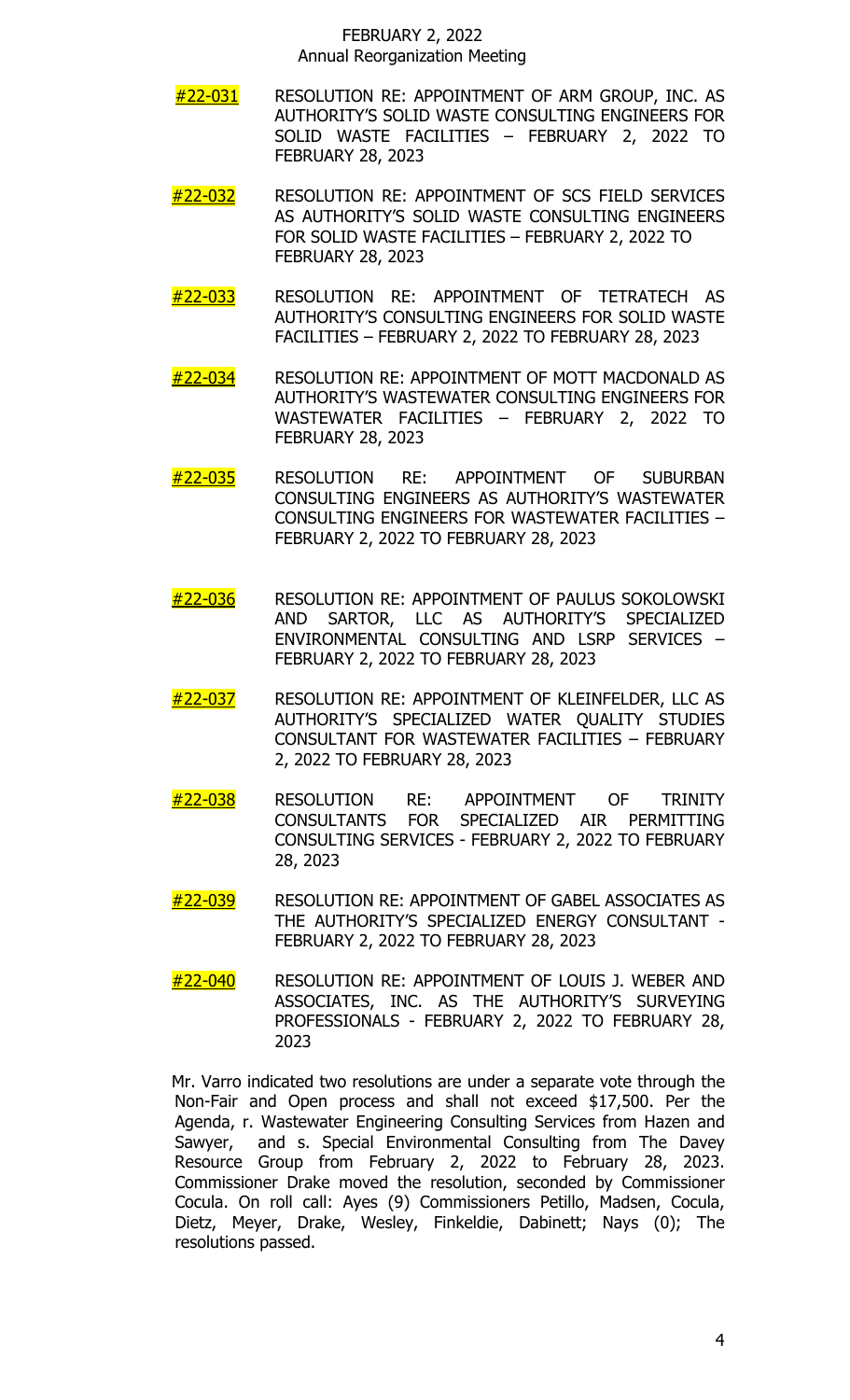- #22-041 RESOLUTION RE: PROFESSIONAL SERVICES AGREEMENT FOR WASTEWATER CONSULTING SERVICES WITH HAZEN AND SAWYER - 2022
- #22-042 RESOLUTION RE: PROFESSIONAL SERVICES AGREEMENT FOR SPECIAL ENVIRONMENTAL CONSULTING SERVICES WITH DAVEY RESOURCE GROUP - 2022

Mr. Varro noted one proposal was received for Risk Management Services from The Mitchell Agency, and it is recommended to award The Mitchell Agency for Risk Management Services for 2022. Commissioner Drake moved the resolution, seconded by Commissioner Meyer. On roll call: Ayes (5) Commissioners Petillo, Madsen, Cocula, Dietz, Meyer, Drake, Wesley, Finkeldie, Dabinett; Nays (0); Abstain (0). The resolution passed.

#22-043 RESOLUTION RE: APPOINTING RISK MANAGEMENT CONSULTANTS - 2022

Executive Varro introduced the resolution to reappoint himself as the Fund Commissioner for the Statewide Insurance Fund for 2022, with Comptroller Day as the alternate. Commissioner Cocula moved the resolution, seconded by Commissioner Meyer. On roll call: Ayes (9) Commissioners Petillo, Madsen, Cocula, Meyer, Dietz, Drake, Wesley, Finkeldie, Dabinett; Nays (0); Abstain (0). The resolution passed.

## #22-044 RESOLUTION RE: APPOINTING FUND COMMISSIONER TO THE STATEWIDE INSURANCE FUND

Mr. Varro noted the next resolution is to designate The New Jersey Herald, The New Jersey Sunday Herald and The Daily Record as the newspapers of record for 2022. Commissioner Madsen moved the resolution, seconded by Commissioner Drake. On roll call: Ayes (9) Commissioners Petillo, Madsen, Cocula, Meyer, Drake, Dietz, Wesley; Finkeldie, Dabinett, Nays (0); Abstain (0). The resolution passed.

## #22-045 RESOLUTION RE: DESIGNATION OF OFFICIAL AUTHORITY NEWSPAPERS – FEBRUARY 2, 2022 TO FEBRUARY 1, 2023

Mr. Varro reviewed resolution that names the Authority's official banking institutions for financial transactions for 2022. It was noted that the Highlands Bank and Sussex Bank are no longer in service. Commissioner Cocula moved the resolution as amended, seconded by Commissioner Drake. On voice vote: Ayes (9); Nays (0); Abstain (0). The resolution passed.

#### #22-046 RESOLUTION RE: BANKING AND FINANCIAL TRANSACTIONS - FEBRUARY 2, 2022 TO FEBRUARY 1, 2023

Mr. Varro presented a resolution for the appointment of Certifying Officer to Marguerite Nemeth for contact with the DMV, NJ Pension, PERS, etc. Commissioner Cocula moved the resolution, seconded by Commissioner Dabinett. On roll call: Ayes (9) Commissioners Petillo, Madsen, Cocula, Meyer, Dietz, Drake, Wesley, Finkeldie, Dabinett; Nays (0); Abstain (0). The resolution passed.

#22-047 RESOLUTION RE: APPOINTMENT OF MARGUERITE NEMETH AS SCMUA CERTIFYING OFFICER FROM FEBRUARY 2, 2022 TO FEBRUARY 1, 2023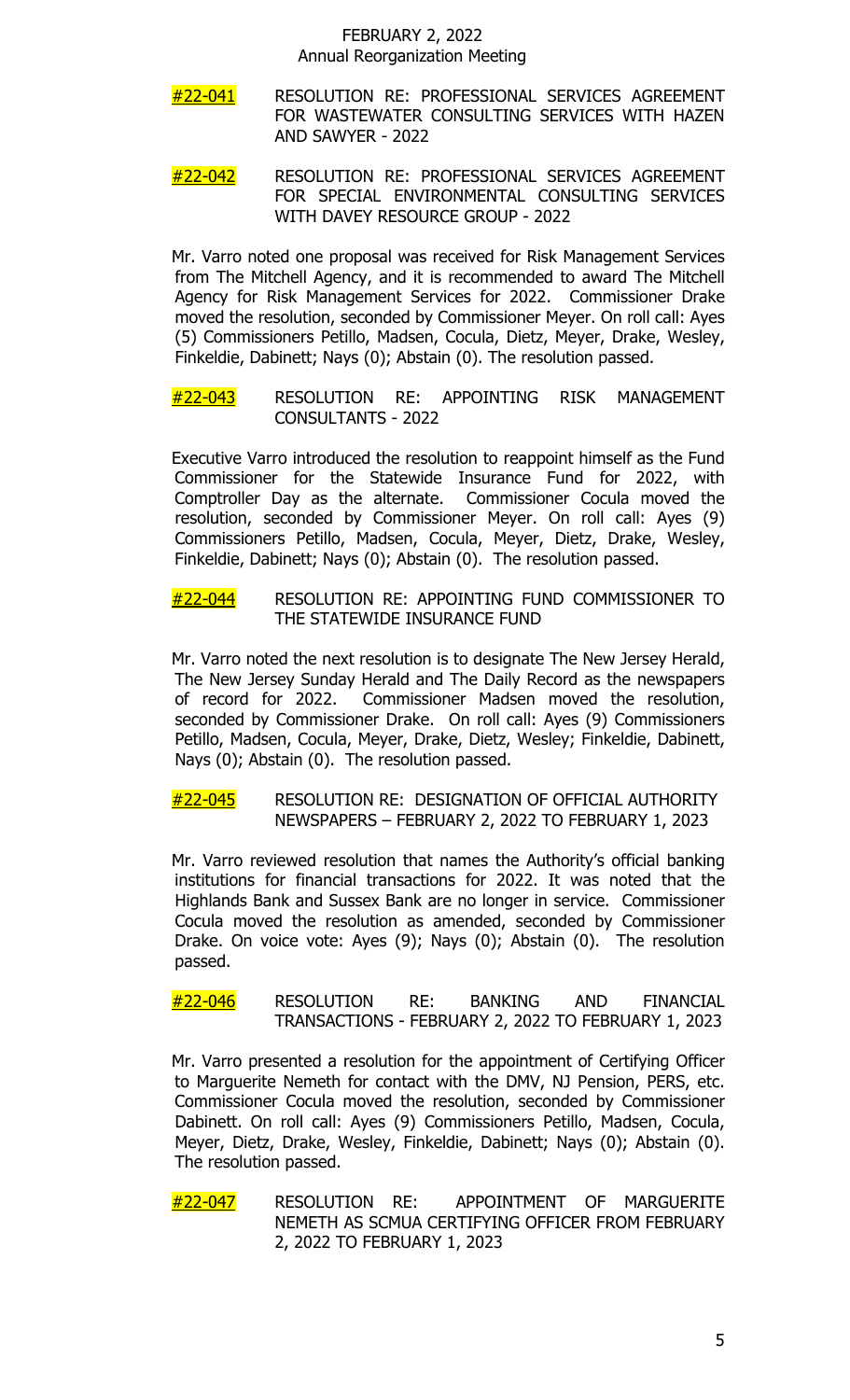Mr. Varro noted the Cash Management/ Investment policy resolution has not changed from the previous years for 2022. Commissioner Madsen moved the resolution, seconded by Commissioner Cocula. On voice vote: Ayes (9); Nays (0); Abstain (0). The resolution passed.

## #22-048 RESOLUTION RE: APPROVING SCMUA CASH MANAGEMENT AND INVESTMENT POLICY - 2022

Executive Director Varro indicated that the formal internal control procedures have remained the same for FY2022. Commissioner Drake moved the resolution, seconded by Commissioner Madsen. On voice vote: Ayes (9); Nays (0); Abstain (0). The resolution passed.

#22-049 RESOLUTION RE: ESTABLISHING FORMAL WRITTEN INTERNAL CONTROL PROCEDURES – FY2022

Mr. Varro indicated the next resolution is for authorizing Officer's Certificates for Chairman, Vice Chairman, Secretary, Exec Dir., Treasurer and Asst. Treasurer in relating/signature for all Authority Bond Resolutions for 2022. Commissioner Cocula moved the resolution, seconded by Commissioner Drake. On voice vote: Ayes (9); Nays (0); Abstain (0). The resolution passed.

## #22-050 RESOLUTION RE: AUTHORIZING ISSUANCE OF OFFICERS CERTIFICATES RELATED TO AUTHORITY BONDS – FEBRUARY 2, 2022 TO FEBRUARY 1, 2023

Mr. Varro noted a purchasing board is required for public bidding requirements, and the resolution appoints a board of 9 staff members including a few Commissioners. Commissioner Cocula moved the resolution, seconded by Commissioner Meyer. On voice vote: Ayes (9); Nays (0); Abstain (0). The resolution passed.

#22-051 RESOLUTION RE: ESTABLISHMENT OF A PURCHASING BOARD IN ACCORDANCE WITH N.J.S.A. 40A:11-9 FOR THE PERIOD FROM FEBRUARY 2, 2022 TO FEBRUARY 1, 2023

Mr. Varro presented a resolution to appoint himself as the 2022 Records Custodian, as he currently holds this position. Commissioner Cocula moved the resolution, seconded by Commissioner Drake. On voice vote: Ayes (9); Nays (0); Abstain (0). The resolution passed.

#22-052 RESOLUTION RE: APPOINTMENT OF A SUSSEX COUNTY MUNICIPAL UTILITIES AUTHORITY RECORDS CUSTODIAN – 2022

Regarding Committee Appointments for 2022, Chairman Petillo will finalize the Committee List, and provide at the following meeting.

a. Closed Executive Session

At 3:20 p.m. Chairman Petillo requested a motion to adopt the following resolution authorizing a Closed Executive Session, motion made by Commissioner Cocula, seconded by Commissioner Drake. On voice vote: Ayes (9), Nays (0), the motion carried. Chairman Petillo noted the Closed Session should be approximately 30 minutes and discussions shall include: U.W. Permit Appeal for Nitrate Limitations, 2022 Auditor Services, Landfill Expansion Project - Contract #551 and Personnel Matters.

#22-053 RESOLUTION RE: AUTHORIZING CLOSED EXECUTIVE **SESSION**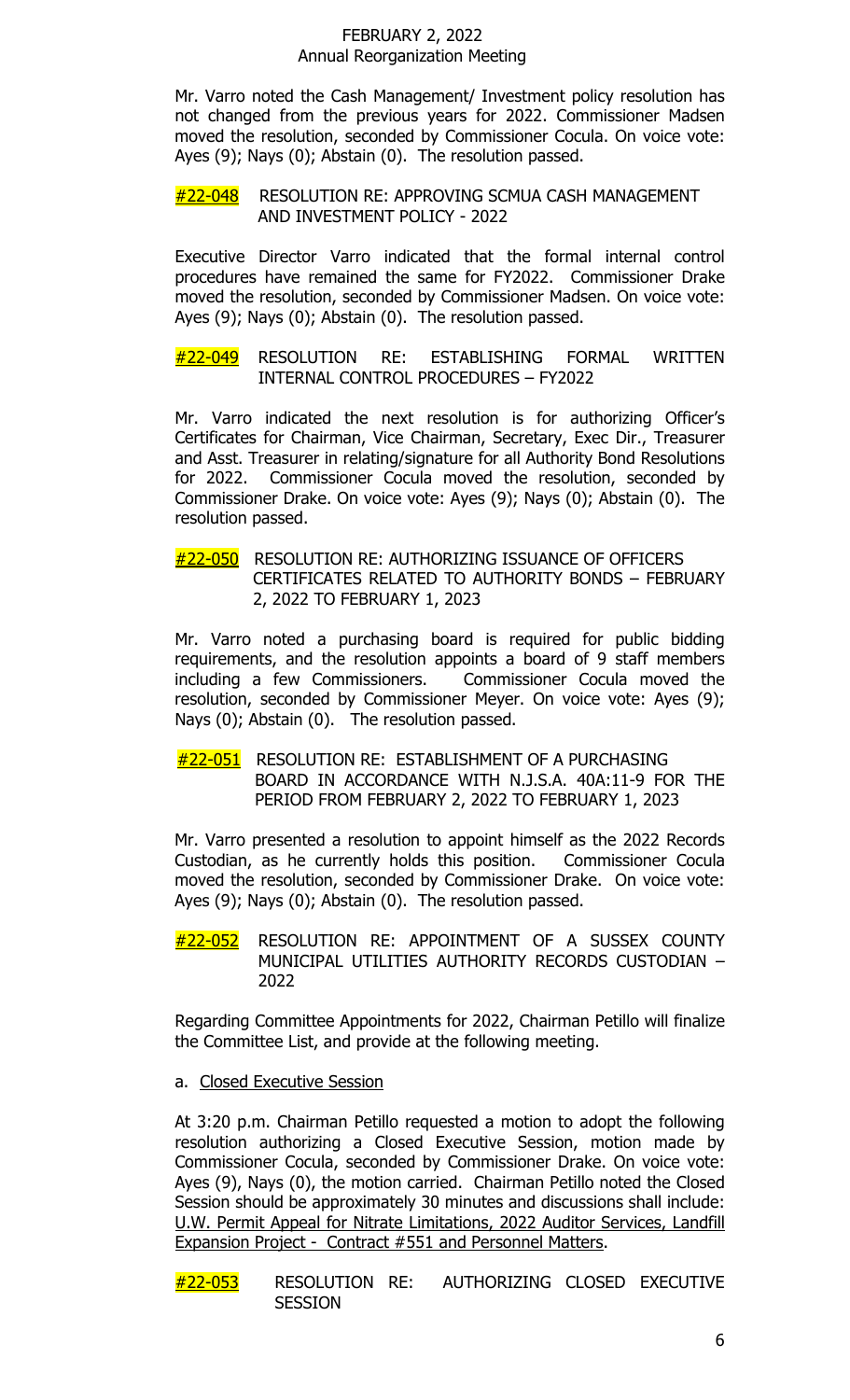At 3:45 p.m. Commissioner Cocula moved to adjourn the Closed Session, seconded by Commissioner Drake. On voice vote: Ayes (9); Nays (0). The motion passed.

Chairman Petillo confirmed items discussed as specifically set forth in the resolution authorizing Closed Executive Session included: U.W. Permit Appeal for Nitrate Limitations, 2022 Auditor Services, Landfill Expansion Project - Contract #551 and Personnel Matters. When the need for confidentiality of these matters no longer exists, they will be opened to the public.

#### 7. APPROVAL OF CONSENT AGENDA

Chairman Petillo requested a motion for approval of the Consent Agenda. Commissioner Drake moved the approval of the Consent Agenda, seconded by Commissioner Meyer. No discussions. On voice vote: Ayes (9), Nays (0), Abstain (0), the motion carried.

## 8. MINUTES

Chairman Petillo requested a motion to approve/acknowledge the distribution of the January 19, 2022 Pending Action Summary Sheets which were emailed to the County Commissioner Board on January 20,<br>2022. Commissioner Madsen moved to approve, seconded by Commissioner Madsen moved to approve, seconded by Commissioner Drake. On voice vote: Ayes (9), Nays (0), Abstain (0), the motion passed.

Chairman Petillo asked for a motion to approve the Open and Closed Meeting Minutes for the December 15, 2021 Authority Meeting. Commissioner Cocula moved the approval of the minutes, seconded by Commissioner Dabinett. On voice vote: Ayes (9); Nays (0); Abstain (0). The motion passed.

Chairman Petillo advised the Open and Closed Minutes for both the January 5, 2022 and January 19, 2022 Authority Meetings have been emailed to the Commissioners for their review.

# 9. BUSINESS

## b. Wastewater Program

## **Superintendent's Report**

Mr. Phillips reported on the progress of the Hamburg Pump Station Upgrade Project. Final sand blasting/painting has been finalized by the Contractor, and project should be completed on time (February 18, 2022). Mr. Phillips noted the Contractor has done an excellent job on the project.

## **Chief Engineer's Report**

Mr. Sesto gave a status report on the County Homestead Plant, and we requested that the County monitor the inflow into the plant, and this was completed the first week in January. The SCMUA is requesting the influent data compared to the effluent data we provided earlier. The SCMUA is now waiting for the results of the comparison of effluent vs. influent flows to see if there is an issue with the plant/pipeline.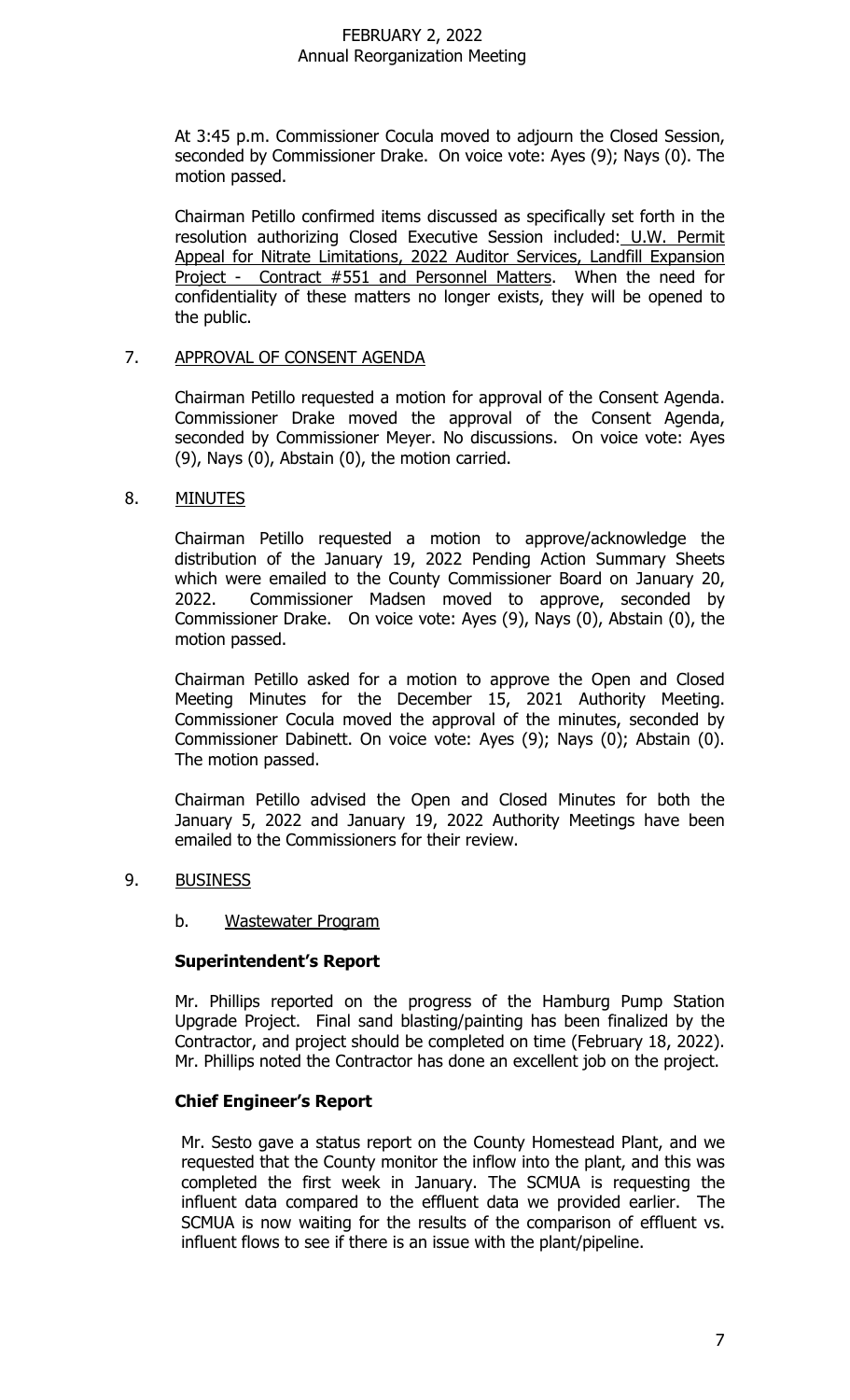# **Comptroller's Report**

Mr. Day reported on the wastewater volumes from December 1, 2021 to January 31, 2022. Septage collection is at 12% of budgeted projections, Sludge is currently at 13%. Hauled Sewage is 21%, and slightly above projections with the overall collections for all three categories is at 12%. Connection fees budget projections were increased for this year, and are currently at 64%.

c. Solid Waste Program

## **Superintendent's Report**

Mr. Morris reported on the landfill gas wells that were installed by TetraTech for cells 2B 3A 3B to relieve mitigating odor issues. Project was completed to include 10 wells, in under 3 days. Joe Sesto and Shawn Little were commended by an email from contractor as a pleasure to work with on both scheduling and operations assistance.

# **Chief Engineer's Report**

Chief Engineer Sesto gave a status report on the Leachate Pump Station/Force Maintenance Project (#446). Startup training was on January 19<sup>th</sup> and 20<sup>th</sup>, the pipeline is running automatic during the workday and intermittently/overnight. It was noted that SCMUA pump trucks are off the road.

Mr. Sesto reported on the Stage 2 Landfill Expansion Project Contract (#551). The weather has delayed the first milestone date, the Contractor has noted but no official request has been received regarding a weather delay. Mr. Sesto indicated that one of the items to be completed and is weather related, is adding aggregate material on the side slopes.

Mr. Sesto reported on a resolution prepared for the Board's consideration for Contract #551 for 18 change orders in the amount of \$2,370,865.71 to Tomco Construction for increases in labor time, material costs, and subcontractor costs. Commissioner Cocula moved the resolution, seconded by Commissioner Meyer. On roll call: Ayes (9) Commissioners Petillo, Madsen, Cocula, Dietz, Meyer, Drake, Wesley, Finkeldie, Dabinett; Nays (0); Abstain (1) Commissioner Wesley. The resolution passed.

#22-054 RESOLUTION RE: AUTHORIZATION FOR EXECUTIVE DIRECTOR OR CHIEF ENGINER TO EXECUTE CHANGE ORDERS TO SCMUA CONTRACT NO. 551, TOMCO CONSTRUCTION, INC.

# **Comptroller's Report**

Mr. Day reported on Solid Waste Tonnage and Revenues for the first two months in FY2022, and indicated compared to the same time period for last year tonnage is down 4.4% and revenues are down \$55,000. Mr. Day noted the freezing cold weather most likely contributed to a slow few months, and likely should rebound in the next few months.